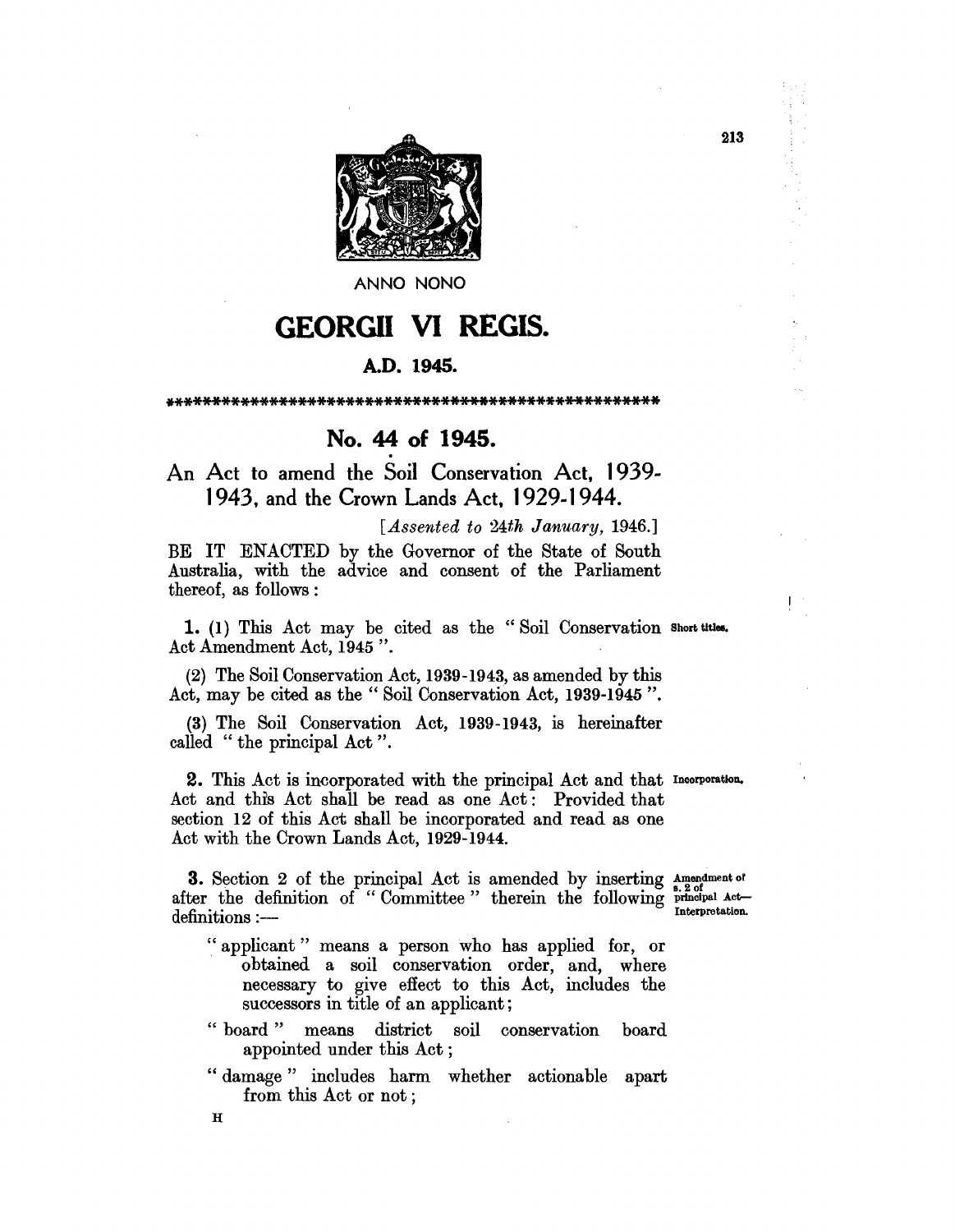- "district" means soil conservation district constituted under this Act ;
- " occupier" includes a public authority in occupation of land;
- " owner" means person (including a public authority) in whom any land is vested for an estate of freehold or who is a mortgagee in possession;

"public authority" means a Minister of the Crown, or any statutory authority representing or acting on behalf of the Crown, any municipal or district council, or any other local authority;

- " respondent" means person against whom a soil conservation order has been made or sought and, where necessary to give effect to this Act, includes the successors in title of a respondent;
- "Soil Conservator" means the officer of the Department of Agriculture for the time being in charge of the Soil Conservation Branch thereof.

Example of **4.** The following section is enacted and inserted in the senate  $A \sim R$  of  $A \sim R$ principal Act after section 2 thereof :-

Act.

Act to apply<br>
not with  $2a$ . This Act shall take effect notwithstanding the<br>
standing the<br>
Real Property Act, 1886-1945. provisions of the Real Property Act, 1886-1945.

Amendment of  $\frac{5}{s}$ . Section 4 of the principal Act is amended by inserting principal  $Act - the$  therein after subsection (4) the following subsection : therein after subsection (4) the following subsection: $-$ 

The Advisory (4a) The members of the Committee holding office at the time of the passing of the Soil Conservation Act Amendment Act, 1945, shall be deemed to have been lawfully appointed to their respective offices as members on the fifteenth day of February, nineteen hundred and forty-three, and shall, subject to this Act, continue in office until the thirtieth day of June, nineteeen hundred and forty-six.

**Exactment of**  $\mathbf{6}.$  The following heading and sections are enacted and  $_{\text{gen-diagonal}}$  at  $_{\text{interaligned}}$ inserted in the principal Act after section 6 thereof: $-$ 

*Soil Oonservation Districts and Boards.* 

**loll**  sonservation<br>districts.

6a. (1) At least three-fifths of the occupiers of land in any area may present a petition to the Minister praying that that area shall be constituted a soil conservation district.

(2) The area shall be defined in the petition and may consist of one or more separate tracts of land.

おくさん あいまく あいまん あいまん あいまい こうかい

法受审的复数 医有效性病毒 医心理学 医阿尔伯氏试验

第1章

 $\frac{1}{2}$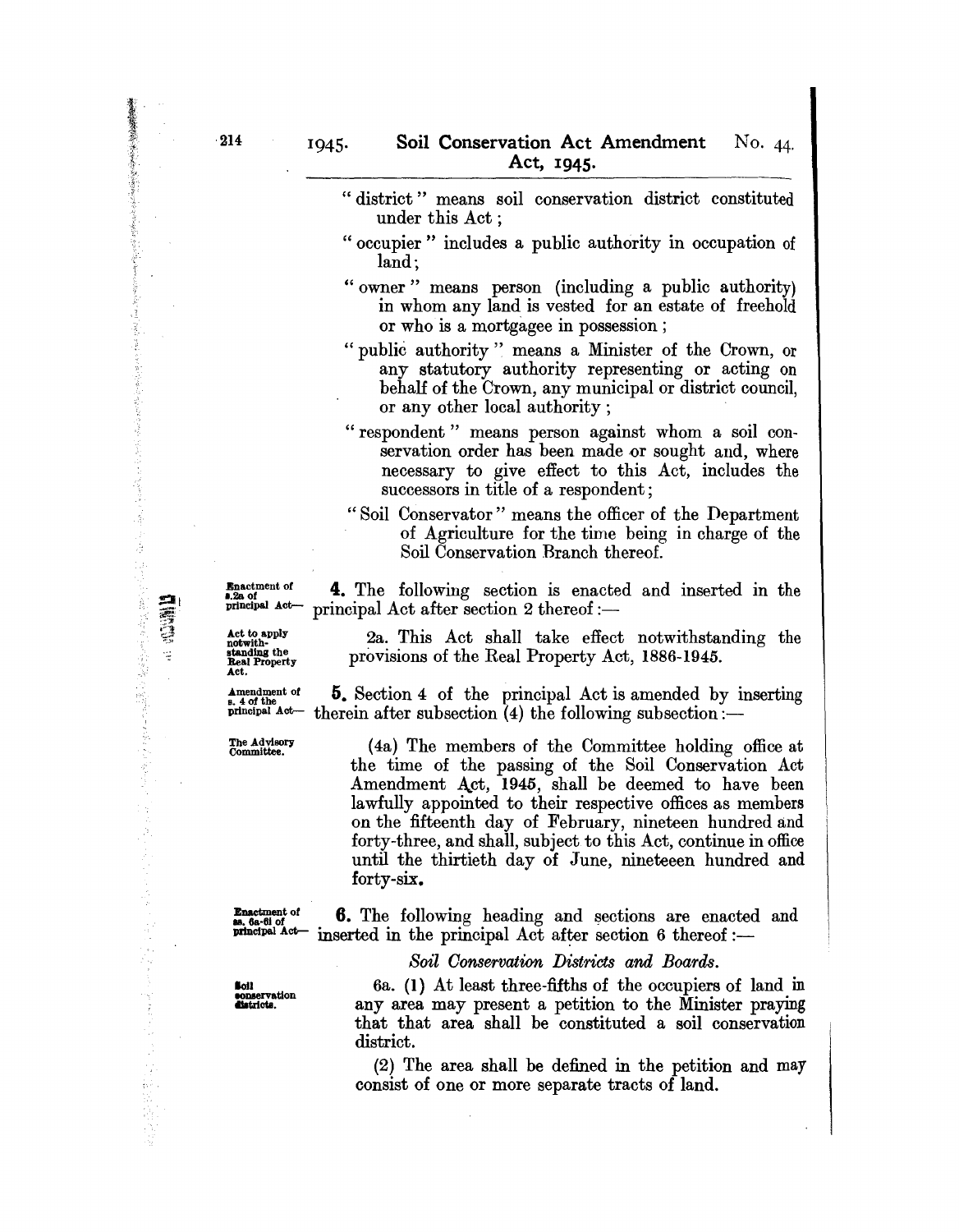(3) The Minister shall ascertain whether the petition is duly signed by the prescribed number of occupiers and if it is so signed shall refer it to the Committee.

(4) The Committee shall make a recommendation to the Minister whether it is desirable that the area \ defined in the petition, or some other area comprising at least half of the area defined in the petition, with or without other land, shall be constituted a soil conservation district.

 $(5)$  If the Committee recommends that an area which is not identical with that mentioned in the petition shall be constituted a soil conservation district-

- (a) the Minister shall ascertain whether at least three-fifths of the occupiers of land within the area recommended by the Committee consent to the constitution of that district; and
- $(b)$  the area shall not be constituted a soil conservation district unless three-fifths of those occupiers consent thereto.

(6) Subject to subsection (5) of this section the Governor may, by proclamation, declare that any area recommended by the Committee shall be a soil conservation district.

6b. The Governor on the recommendation of the Constitution Committee, may, without any petition, declare that the without whole or any part of any area within which Part IV. of the Sand Drift Act, 1923-1935, applies, shall be a soil conservation district.

6c. (1) If the Committee recommends that any additional Enlargement of districts. area be included in a district, and the Minister is satisfied that at least three-fifths of the occupiers of land within the additional area consent to the inclusion of that area in the district the Governor may, by proclamation, declare that the additional area shall be included in the district.

(2) Any such proclamation may, if the Committee so recommends, also declare-

- (a) that all seats on the board for the district shall become vacant on a day specified in the proclamation;
- (b) the number of members of which the board shall after that day be constituted.

(3) The Governor, on the nomination provided for in section 6d of this Act, shall appoint to the board the number of members fixed in the proclamation.

 $\mathbf{I}$ 

وفياء والأول<br>والمنتقل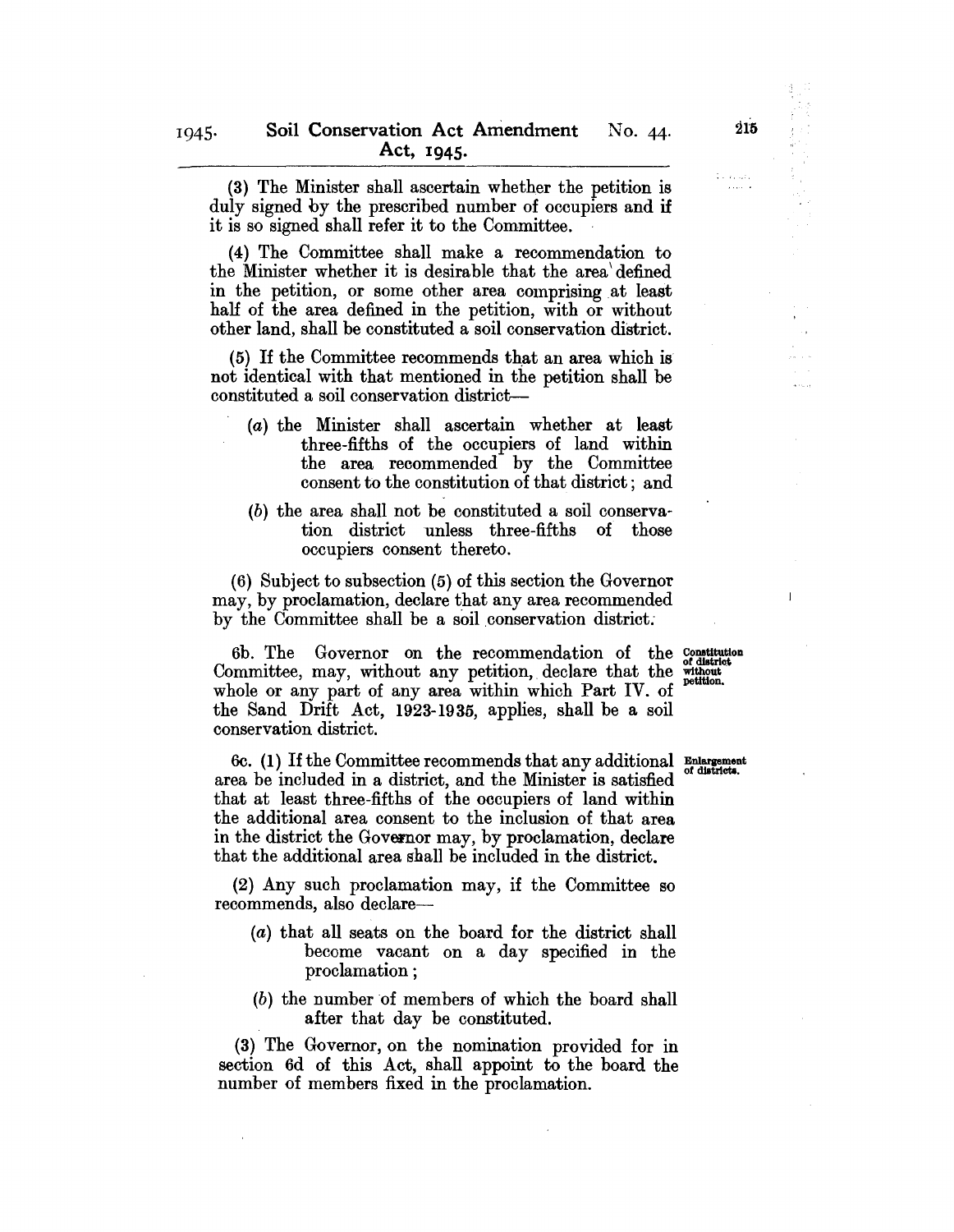District<br>boards.

6d. (1) The Governor shall appoint a district soil conservation board for every district.

(2) Every board shall consist of such number of members, not less than three, and not more than seven, as the Governor determines.

One member of every board shall be nominated by the members of the councils of every municipality and district council district which is wholly or partly within the soil conservation district. Whenever it is necessary to appoint a member on a nomination as above mentioned an election shall be held in accordance with the regulations to determine the person to be so nominated. At every such election each member of a council shall have one vote.

The remaining members of every board shall be nominated by the Committee.

(3) The Governor, on the nomination of the Committee, shall appoint one of the members of a board to be its chairman.

(4) Subject to this Act, every member of a board shall hold office for three years: Provided that a member appointed to a casual vacancy shall hold office for the balance of the term of the member in whose place he was appointed.

(5) The Governor may dismiss a member of a board from his office, if he has been guilty of any act or conduct which, in the Governor's opinion, shows him to be unfit to be a member of the board.

(6) The office of a member of a board shall become vacant if-

 $(a)$  he dies;

(b) he resigns by writing addressed to the Minister;

(c) he is dismissed from office by the Governor under this section.

(7) A member of a board shall not be a public servant within the meaning of the Public Service Act, 1936-1942, by reason only of his office as such member.

(8) Subject to this section, the members of a board shall hold office on such terms and conditions as are determined by the Governor.

(9) The members of a board shall be entitled to such allowances as the Governor may approve. Such allowances shall be paid out of moneys appropriated by Parliament for the purpose.

大変のおいて あいかん あいかい アクセス アクセス アクセス

š

**ELECTRIC SECTION**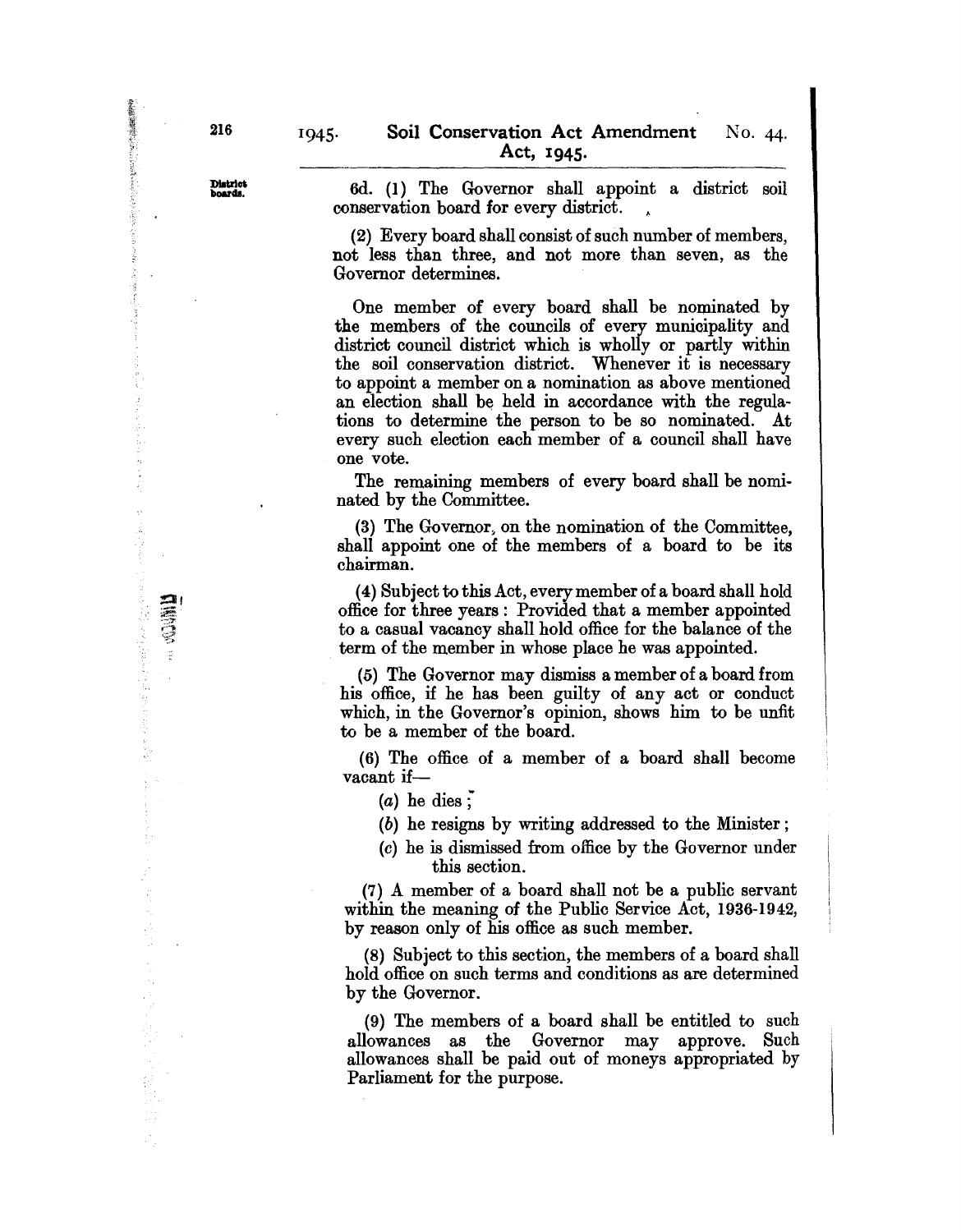| 6e. The duties of a board shall be—                                                                               |  |
|-------------------------------------------------------------------------------------------------------------------|--|
| (a) to foster local interest in soil conservation by<br>lectures, demonstrations, conferences and<br>discussions; |  |
| (b) to collect information as to soil erosion and soil<br>conservation within its district;                       |  |
| (c) to make any investigations requested by the<br>Minister or the Committee :                                    |  |
| $(d)$ to make reports and recommendations on soil<br>erosion and soil conservation;                               |  |
| (e) to make orders under this Act.                                                                                |  |
| 6f. $(1)$ A board may—<br>The complete to the complete problem considering                                        |  |

- (a) appoint local committees, each consisting of not more than five persons, to conduct inquiries, investigations and negotiations connected with the work of the board;
- (b) assign to any local committee an area within which it shall operate;
- (c) remove any member of any local committee and appoint another member in his stead;
- (d) by resolution refer matters to any local committee for inquiry, investigation, and report.

(2) A member of a board shall not be appointed as a member of a local committee.

(3) A local committee may submit reports to the board on any matter relating to soil conservation.

6g. Every member or officer of a board or local  $_{\text{entry of}}^{\text{Dovers}}$ committee shall have the same powers as are conferred on boards. a member of the Committee by section 7 of this Act; and that section shall be construed as if it expressly applied to the members and officers of a board or local committee.

6h. (1) For the purpose of obtaining information required  $\frac{P^{\text{overs of}}_{\text{o}}}{P^{\text{overs of}}_{\text{o}}}}$ for purposes of this Act a board maysecure<br>evidence.

- (a) by summons signed on behalf of the board by a member or officer of the board require any person to attend before the board and, if the summons so requires, to produce to the board any books, papers or documents;
- (b) inspect any books, papers or documents produced before it and retain them for reasonable periods and make copies of them or any of their contents;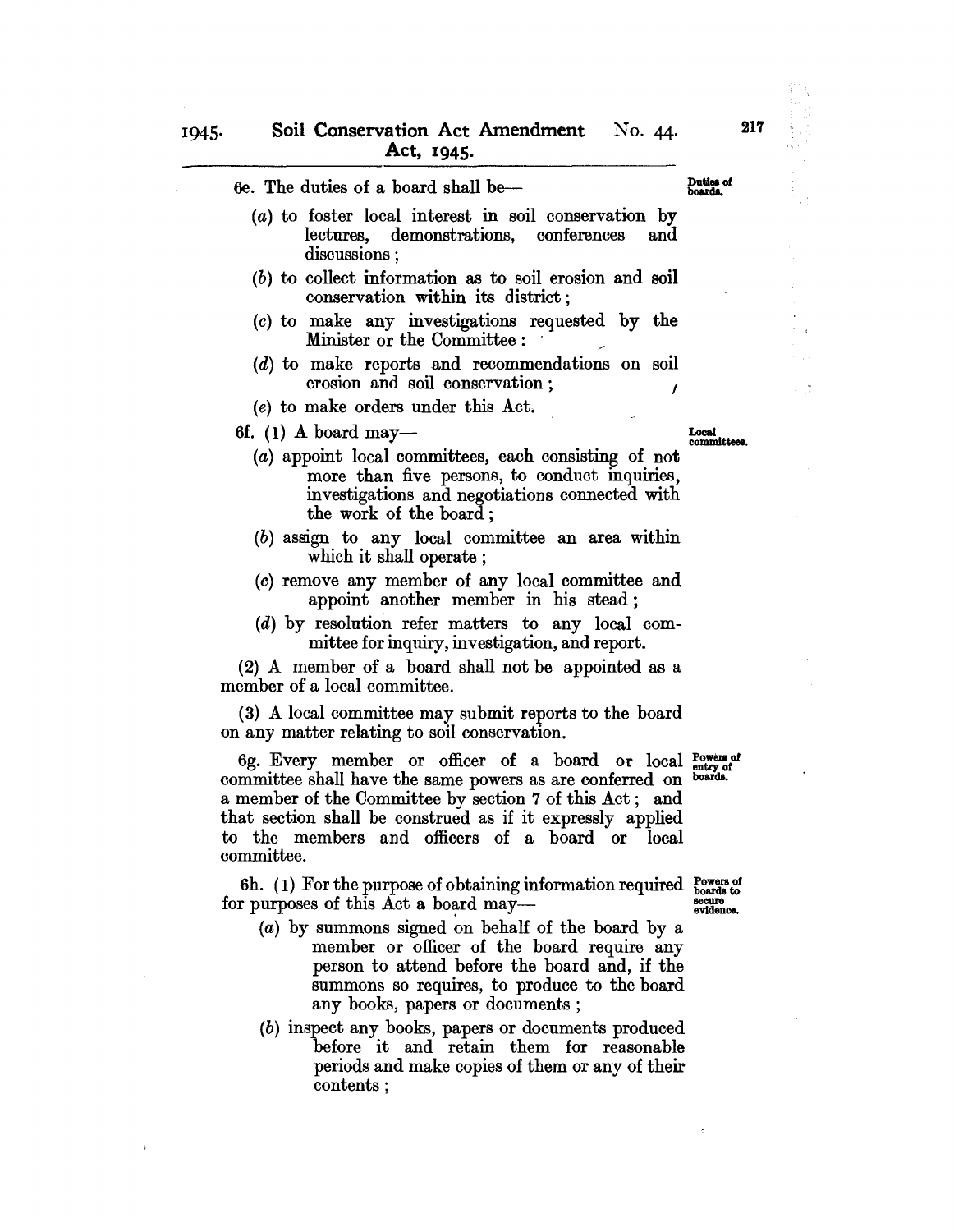- $(c)$  examine witnesses on oath or affirmation, which may be administered by any member of the board.
- (2) If a person-
	- (a) who has been personally served with a summons under this section, does not comply therewith; or
	- (b) being called as a witness before the board, refuses to take an oath or affirmation; or
	- (c) being before the board refuses to answer any . relevant question put to him by the board,

he shall be guilty of an offence and liable to a fine not exceeding fifty pounds.

(3) A summons under this section may be served in any manner prescribed in section 17 of this Act.

6i. Subject to this Act, the business of a board shall be conducted in such manner and at such times and places as the board may determine; but no decision of the board on or in relation to any application for a soil conservation order shall be valid unless concurred in by a majority of the whole number of members of the board.

Repeal of<br>s. 10a of<br>principal Act. 7. Section lOa of the principal Act is repealed.

Enactment of **8.** The following section is enacted and inserted in the  $_{\text{princtpal~Act}}^{\text{max}}$  act- principal Act after section 12 thereof:-

Notice of 12a. (1) After the first day of March,  $1946$ , a person intention to  $\frac{1}{2}$  and  $\frac{1}{2}$  and  $\frac{1}{2}$  and  $\frac{1}{2}$  and  $\frac{1}{2}$  and  $\frac{1}{2}$  and  $\frac{1}{2}$  and  $\frac{1}{2}$  and  $\frac{1}{2}$  and  $\frac{1}{2}$  and  $\$ Intention to the 11 I Islam 11 I Islam 11 I Islam 11 Islam 11 Islam 11 Islam 11 Islam 11 Islam 11 Islam 11 Islam 11 Islam 11 Islam 11 Islam 11 Islam 11 Islam 11 Islam 11 Islam 11 Islam 11 Islam 11 Islam 11 Islam 11 Islam 1 he has first given to the Soil Conservator at least three months' notice in writing of his intention to do so.

> (2) A person who contravenes this section shall be guilty of an offence and liable to a fine not exceeding one hundred pounds.

> (3) In this section." scrub land" means land on which the whole or substantially the whole of the natural vegetation remains.

(4) This section shall not apply to the clearing of land-

(a) for fire-breaks;

- (b) for afforestation;
- (c) for the construction of public works and roads;
- (d) in any area declared by proclamation to be exempt from this section.

Procedure of<br>board and<br>majority<br>decisions.

**BARRAHAMAS SERVICES** 

家人 嚴重等等等多少者 多重

大豆の毛 ţ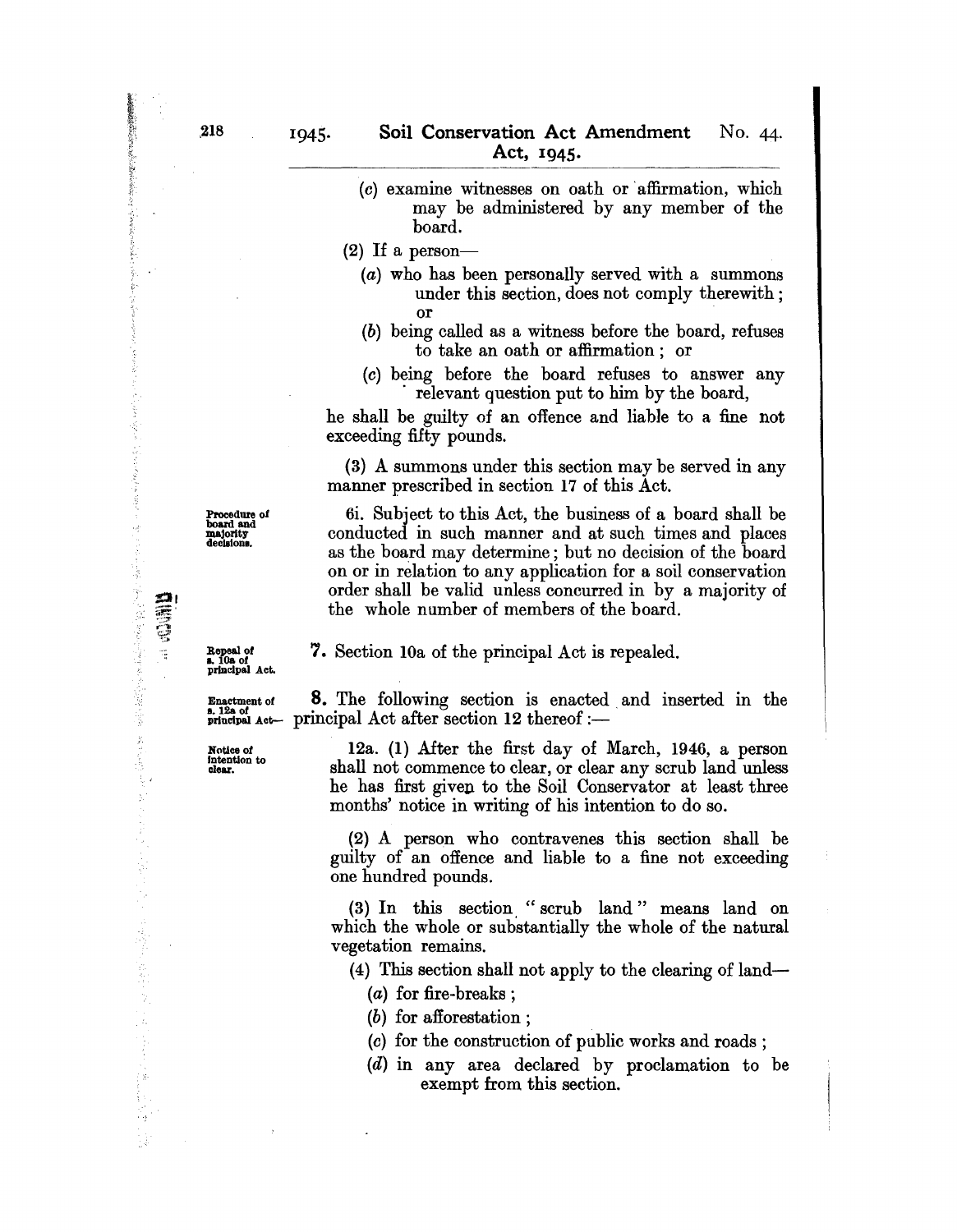- (5) The Governor may by proclamation-
	- $(a)$  declare that any area defined or described in the proclamation shall be exempt from this section;
	- (b) vary or revoke any proclamation for the time being in force under this sub-section.

**9.** Section 13a of the principal Act is amended by adding  $\frac{\text{Amendment of}}{\text{s. 13a of}}$ <br>the end of subsection (4) thereof the words "or town or to principal Actat the end of subsection  $(4)$  thereof the words "or town, or to principal Act-<br>any dead tree but shall apply to trees, other than dead trees, trees on roads. any dead tree but shall apply to trees, other than dead trees, on every other street or road including trees on any parts of a street or road which is fenced or enclosed, or subject to any lease or licence, or for the time being not in use by the public".

**10.** The following heading and sections are enacted and **Enactment** of inserted in the principal Act after section 13a thereof:-

### *80il Conservation Orders.*

13b. (1) A board shall have jurisdiction to make a soil  $_{\text{for soil}}^{\text{Applications}}$ conservation order in any case where land within the conservation district of that board is likely to be damaged by, or as a result of-

- (a) any agricultural or pastoral practices or methods, which have been or are likely to be adopted on that land, or on any other land whethel within the district of the board or not; or
- (b) the clearing or intended clearing of that land or of any other land, whether within the district of the board or not; or
- (c) failure on the part of any person to take reasonable precautions to prevent erosion or drift of soil or sand on that land or any other land whether within the district of the board or not.

(2) Any of the following persons may apply for a soil conservation order, namely :-

- (a) any owner or occupier or mortgagee of land likely to be damaged as mentioned in subsection (1) of this section ;
- (b) the Minister or a local committee, whether he or it is the owner or occupier of any such land ,or not.

(3) A local committee appointed under section 6£ of this Act may with the written approval of any owner or occupier in its own name make and conduct an application on behalf of that owner or occupier, if the local committee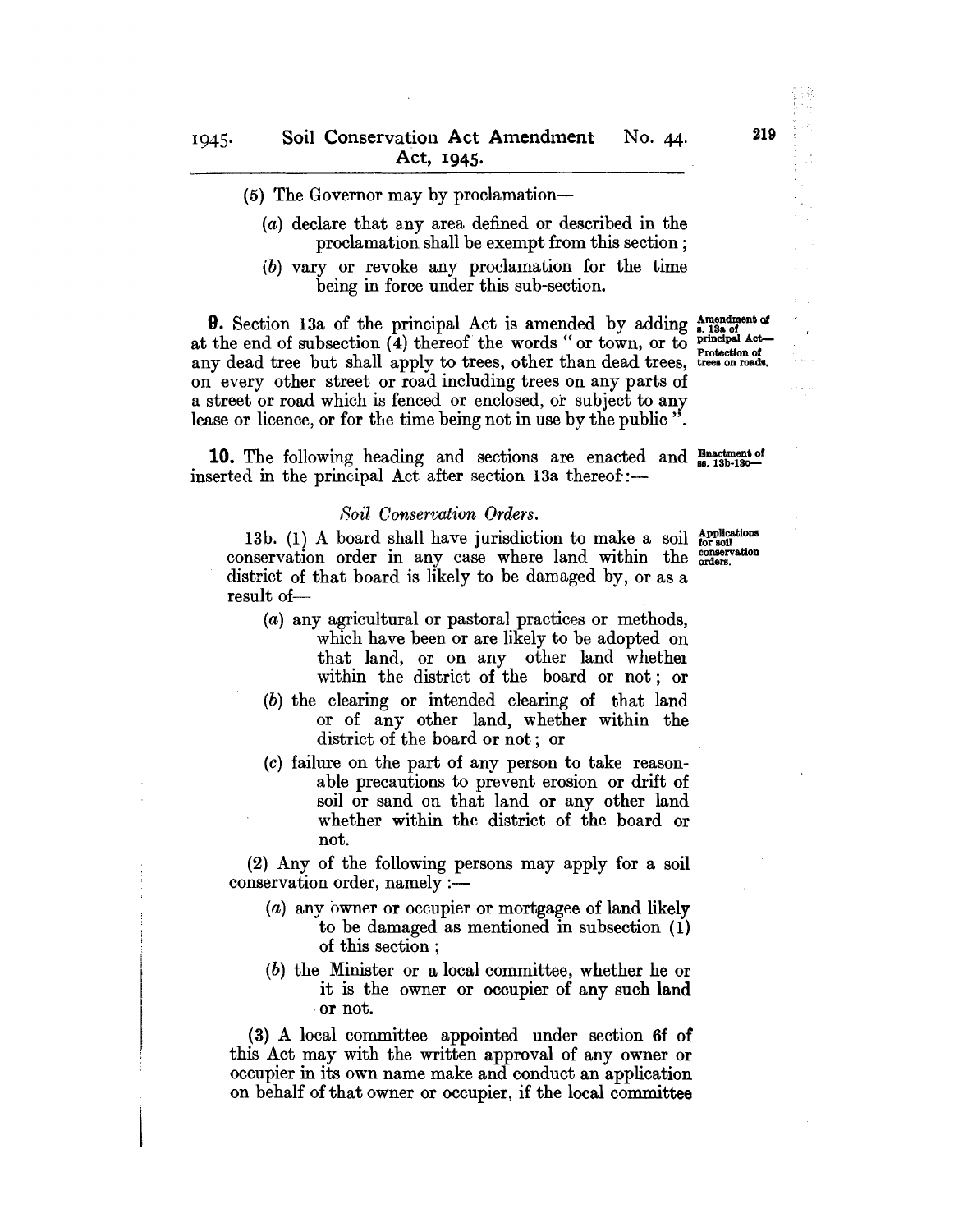considers it in the public interest to do so. In any such case the owner or occupier on behalf of whom the application is made shall be subject to any soil conservation order made by the board as if he had made the application in his own name.

(4) Any owner or occupier of land on which acts or omissions likely to cause damage to land of which the applicant is the owner, occupier or mortgagee may be made a respondent to any application.

(5) Every application shall be in writing and shall contain-

- (a) the name and address of the applicant;
- (b) a description of the land which is alleged to be likely to be damaged ;
- (c) the nature of the estate or interest of the applicant in the land mentioned in paragraph  $(b)$ ;
- $(d)$  the name and address of the respondent;
- (e) a description of the land on which acts or omissions likely to cause damage to the land specified in paragraph (b) of this subsection, have been done or have taken place, or are likely to be done or take place;
- $(f)$  the nature of the estate or interest of the respondent in the land mentioned in paragraph  $(e)$  ;
- (g) particulars of the order asked for, or a request that the board shall make such order as it deems proper in the circumstances.

 $(6)$  The applicant shall serve on the respondent a copy of his application and shall give notice to the board that he has done so.

13c. (1) The board may order that any owner or occupier of the land on which acts or omissions likely to cause damage, are alleged to have been done or taken place, or to be likely to be done or take place, and who is not named in the application as a respondent, shall be served with notice of the application and shall be a respondent to the application.

(2) The board shall serve notice of the application on every mortgagee of the said land and shall give every such mortgagee an opportunity to be heard by the board concerning the order to be made; but an order shall not be made against a mortgagee unless he is in possession of the said land by himself or his tenant.

Notice to persons<br>interested.

**Alganiz** 医鼻后的 医警察员

ことには、それに、そうなのが、こうに、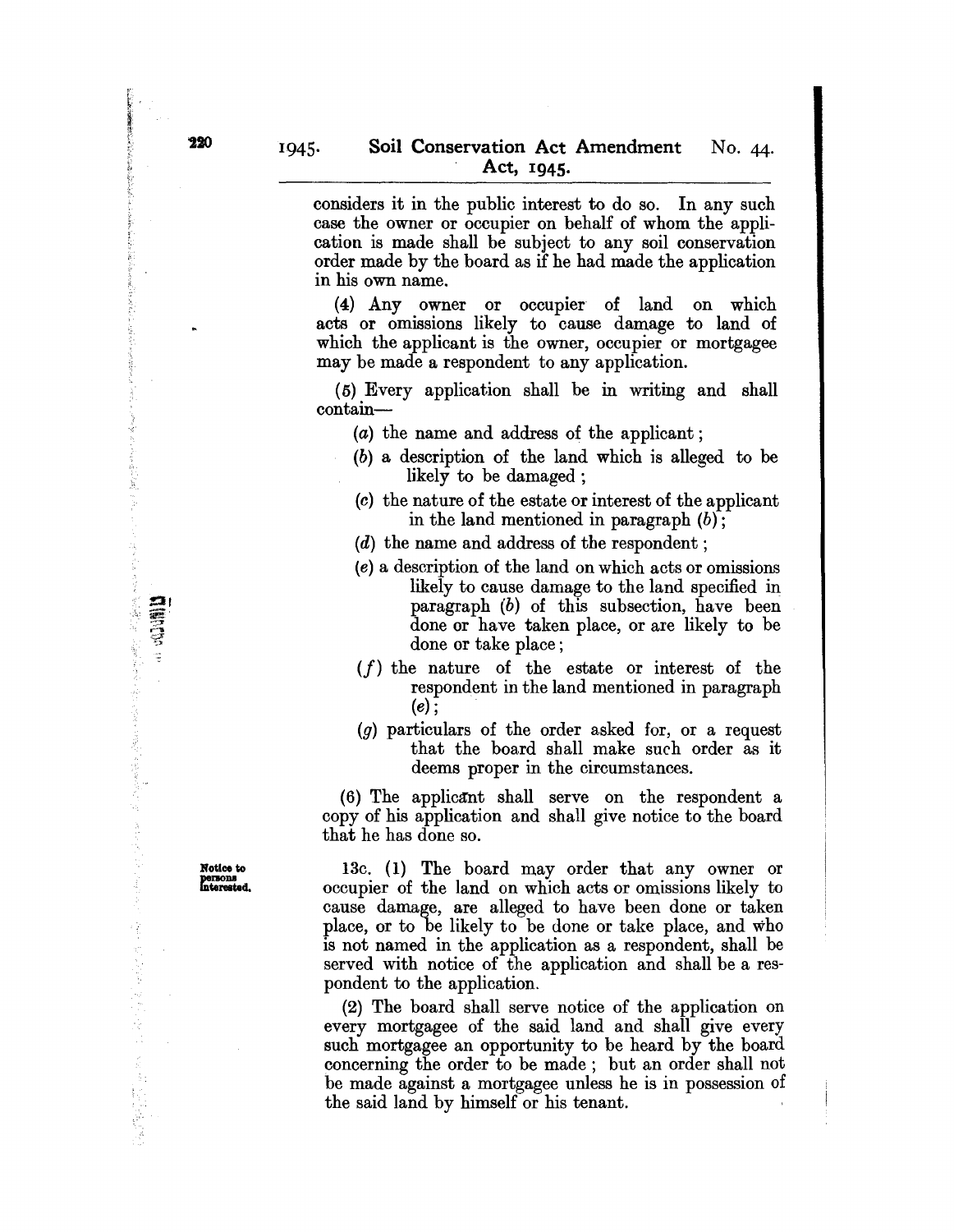13d. The board may refuse to consider any application Preliminary unless it is satisfied that the applicant has made reasonable efforts to settle the matter in dispute between himself and the respondent by negotiations. The board may postpone the consideration of any application to enable the applicant to conduct such negotiations.

13e. (1) Subject to section 13d of this Act, upon receipt  $\frac{Procedure}{\text{applications}}$ . of the application the board shall-

- (a) fix a time and place for hearing the applicant and the respondent and their witnesses and give notice thereof to the parties;
- (b) obtain a report on the application from an officer of the Soil Conservation Branch of the Department of Agriculture.

(2) After considering all matters submitted to it by the parties and the report of the said officer, the board in its discretion may-

- (a) if it finds that just cause exists for so doing, make a provisional soil conservation order; or
- (b) make a provisional order dismissing the application.

(3) A provisional soil conservation order may order all or any of the following things  $:$ 

- (a) that the respondent adopt or refrain from adopting any agricultural or pastoral methods or practices specified in the order;
- (b) that the respondent refrain from clearing any land specified in the order;
- (0) that the respondent take such action as is specified in the order, for preventing the erosion, drift, or movement of soil, sand, or water on or from any land specified in the order;
- $(d)$  if there are two or more respondents in respect of the same land, that the cost of complying with the order or any losses arising from such compliance be apportioned between the respondents, or that one or more respondents shall contribute to the other or others a specified share of that cost or those losses;
- $(e)$  that the obligations placed on the respondent by the order shall be subject to a condition that the applicant will bear some part of the costs of complying with the order or of the losses arising from such compliance;
- $(f)$  any other matter incidental to the foregoing.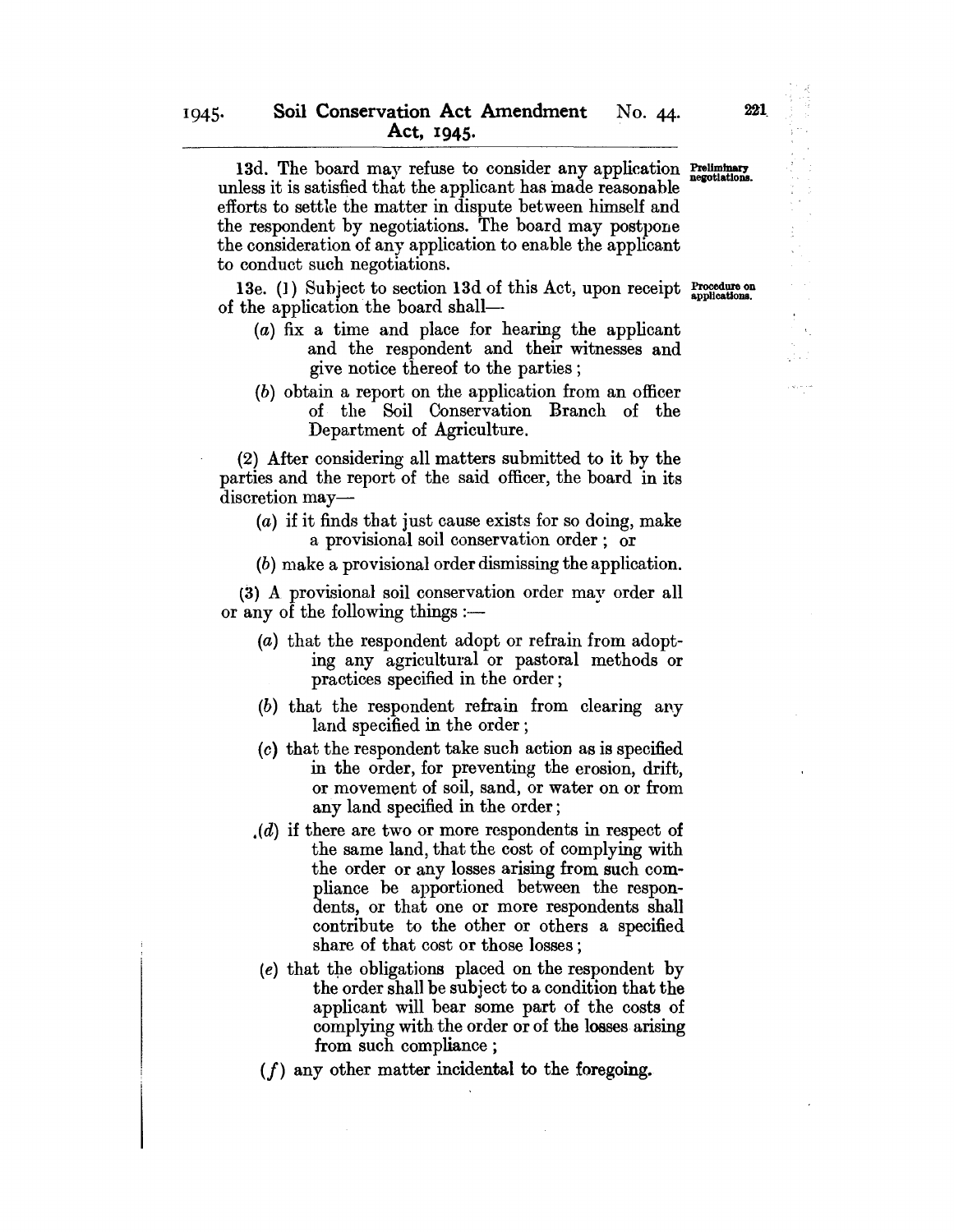### Interim orders.

13f. (1) When an application for a soil conservation order has been made to a board, the chairman of the board may after making such inquiries as he thinks necessary, make an interim soil conservation order which may contain any such provisions as the board could include in an order pursuant to this Act.

(2) Any such interim order shall remain in force until the application has been finally dealt with, or for any shorter period specified in the order, and shall contain only such provisions as are necessary for preventing damage to land during the hearing of the application.

(3) The provisions of section 13j of this Act shall apply to interim orders made under this section.

13g. (1) A provisional order shall have no force or effect until confirmed by the Committee or by the Chairman of the Committee on behalf of the Committee.

(2) Upon the making of a provisional order the board shall forthwith send copies thereof to the parties and to the Chairman of the Committee.

(3) Every provisional order shall contain a statement that the order is subject to confirmation by the Committee and that the parties have the right to make representations to the Committee objecting to the confirmation of the order, at any time before a date to be specified therein, being at least fourteen days after the making of the order.

(4) As soon as practicable after the expiration of the period specified in the provisional order, and after considering any representations made to it during that period the Committee shall confirm, vary, or quash the order or make any order which the Committee considers should have been made by the board.

Provided that if no representations are so made during that period the chairman of the Committee may confirm the order on behalf of the Committee.

(5) An order confirmed, varied or made by the Committee or the Chairman of the Committee shall not be subject to any appeaL

13h. (1) Except as provided in this section a soil conservation order shall be binding on the respondent only and not on his successors in title.

(2) A soil conservation order may contain a provision that upon registration it shall be binding on the successors in title of the respondent.

**Magazi** 

Burge and the fact  $\frac{1}{2}$ 

 $\begin{array}{ccc} & \vdots & \vdots & \vdots \\ & \vdots & \vdots & \vdots \\ & & \vdots & \vdots \\ & & & \vdots \\ \end{array}$ 

Confirmation of orders.

Devolution of<br>
liabilities of<br>
respondents.<br>
under orders.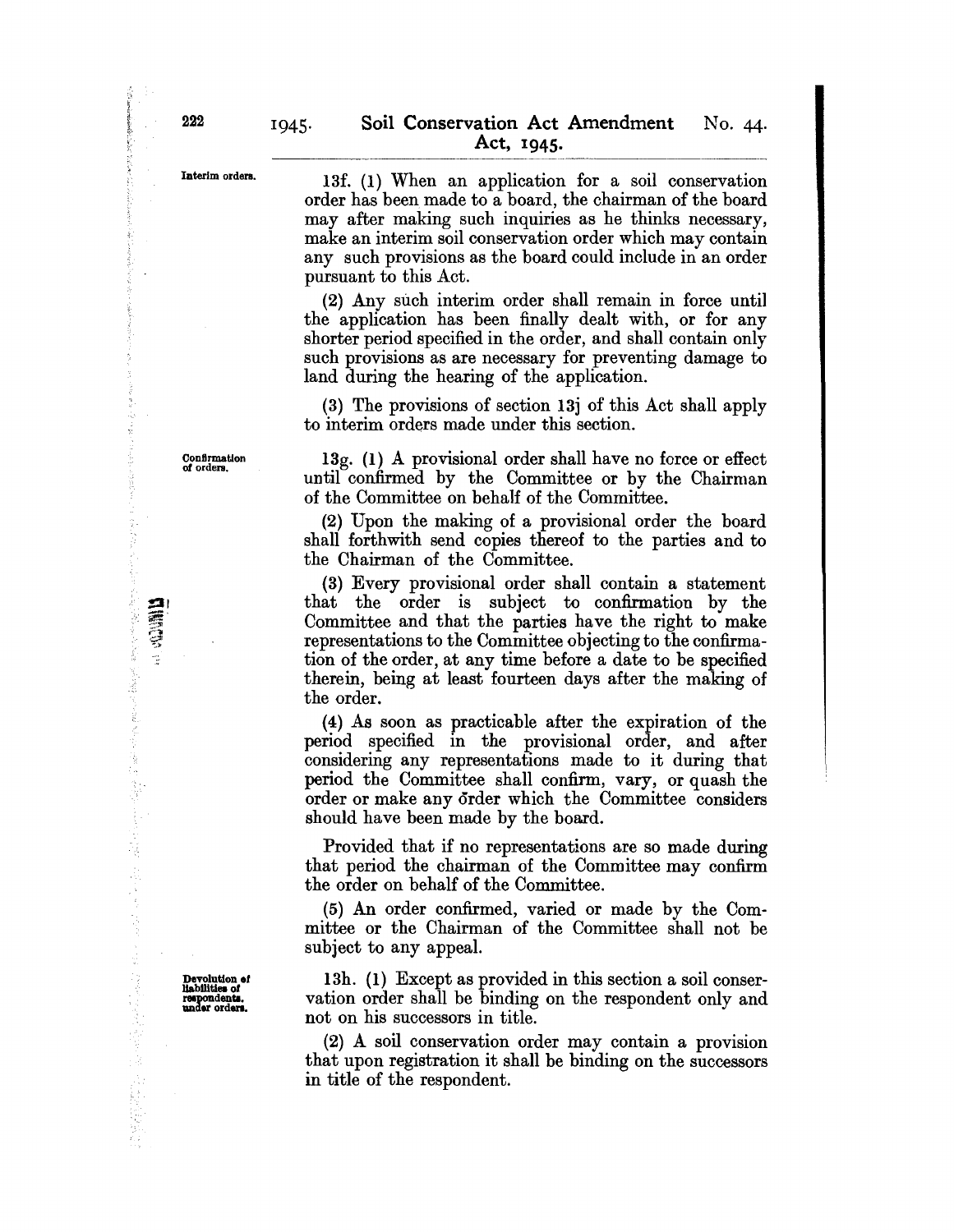(3) Where a soil conservation order relates to land which is subject to the provisions of the Real Property Act 1886-1945, and contains' a provision that upon registration it shall be binding on the successors in title of the respondent--

- (a) the Minister may serve on the Registrar-General a copy of the order accompanied by a statement signed by the Minister describing the land to which the order relates; and
- (b) the Registrar-General shall thereupon enter a memorial of the order on the original certificate of title to that land and on the duplicate certificate if it is at any time produced to him.

(4) Where a soil conservation order relates to land which is not subject to the provisions of the Heal Property Act, 1886-1945, and contains a provision that upon registration it shall be binding on the successors in title of the respondent, the Minister may produce the order for registration under Part II. of the Registration of Deeds Act, 1935, together with a memorial of the order prescribed by that Part, and the Registrar-General of Deeds shall register the order accordingly.

(5) The liabilities and rights (if any) of a respondent under a soil conservation order registered under this section, shall pass to and may be enforced against or by the successors in title of the respondent, and all such persons shall be deemed to have notice of the order.

13i. The rights and liabilities (if any) of an applicant Devolution of under a soil conservation order shall pass to and may be rights under enforced by or against his successors in title.

13j. (1) If a person bound by an order contravenes or Enforcement fails to comply with the order he shall be guilty of an offence and liable to a fine of not more than one hundred pounds.

(2) If a person bound by an order fails to do any act or work which the order requires him to do, any person authorized by the Committee, with or without assistants-

- (a) may do that act or work and all acts and work incidental thereto;
- (b) for the purpose of doing such acts or work may, with or without plant and equipment, enter, remain upon, and pass and repass over, any land.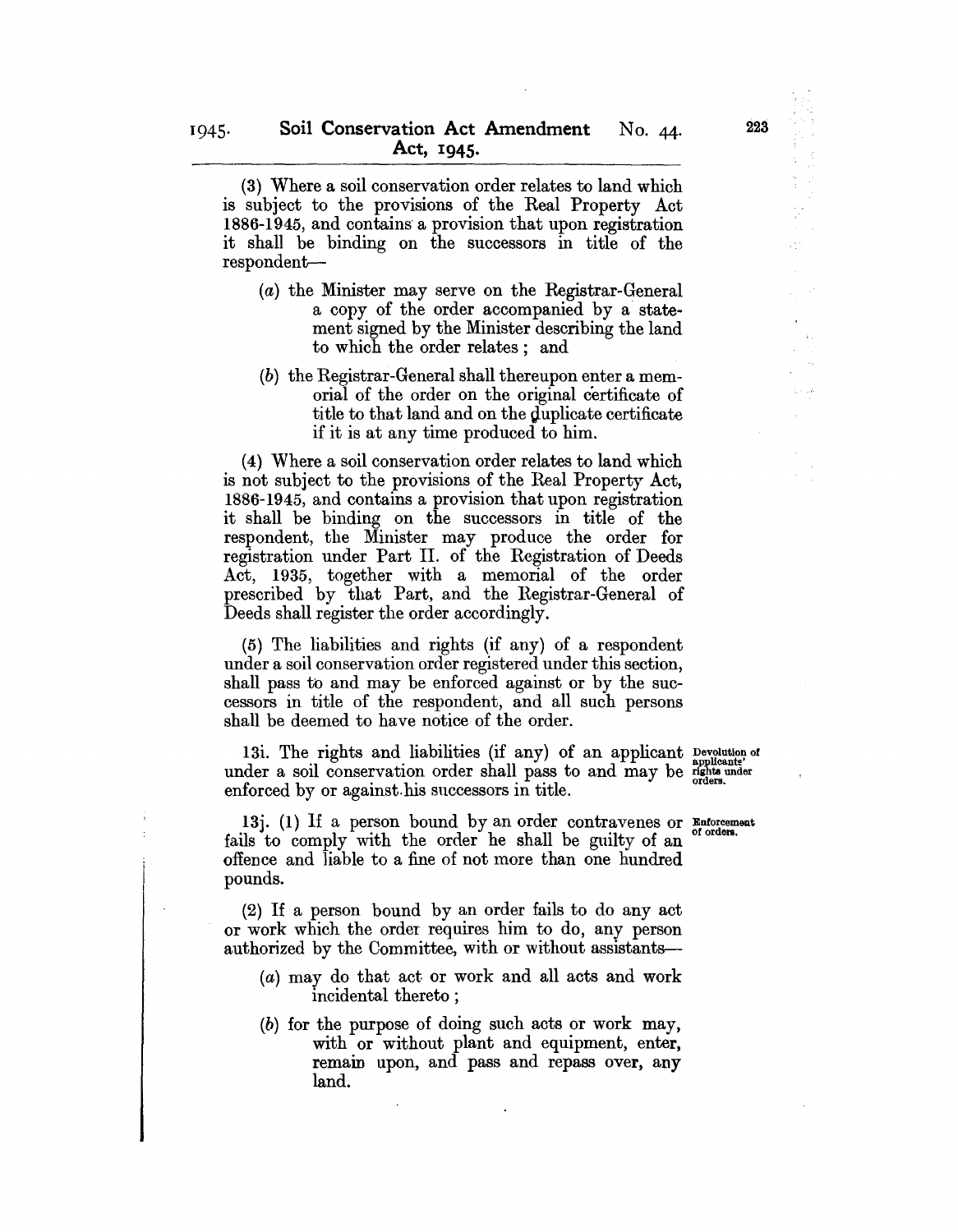(3) Any expense incurred by the Committee in exercising its powers under this section shall be a debt due to the Crown by any person who was liable under the order to do the act or work done by the Committee, and may be recovered by the Attorney-General by action in any court of competent jurisdiction.

(4) If a person bound by a soil conservation order falls to comply therewith, and damage is caused to the land of the applicant which would not have been caused if the order had been complied with, the applicant shall have a right.of action against that person for damages.

13k. (1) The committee may give notice to the Registrar-General that any amount is owing to the committee pursuant to section 13j of this Act, in respect of any land specified in the notice, and upon receipt of such a notice the Registrar-General shall register it by making a memorandum of charge in the register book or register of Crown leases. Thereupon the amount specified in the notice together with interest on that amount or the balance thereof owing for the time being at such rate not exceeding four per centum per annum, as the committee fixes with the approval of the Minister, shall become a first charge on the land mentioned therein and shall rank in priority to all other mortgages, charges and encumbrances on that land except mortgages and charges created in favour of the Crown before the notice was registered.

(2) If default is made in the payment of any amount in respect of which a notice is registered under this section or the interest on that amount, the committee shall have in respect of the land referred to in the memorandum of charge the same powers as are given by the Real Property Act, 1886-1945, to a mortgagee under a mortgage in respect of which default has been made in the payment of principal.

(3) When the amount for which a notice is registered under this section has been fully paid the committee shall give notice in writing of that fact to the Registrar-General who shall thereupon enter in the register book or the register of Crown leases a memorandum of removal of the charge.

(4) If the land in respect of which any expense was incurred under section 13j of this Act is not under the Real Property Act, 1886-1945, the committee may register in the General Registry Office a memorial of the amount of such expense due and owing to the committee and thereupon the expense shall become a first charge on the land

PARTICULAR PROPERTY

**Controller Controller Controller** 

ł

(本) そうかい サンチン しょうしゃ あってくら おん はんはなな

**NEWS** 

Expense to be a charge on land.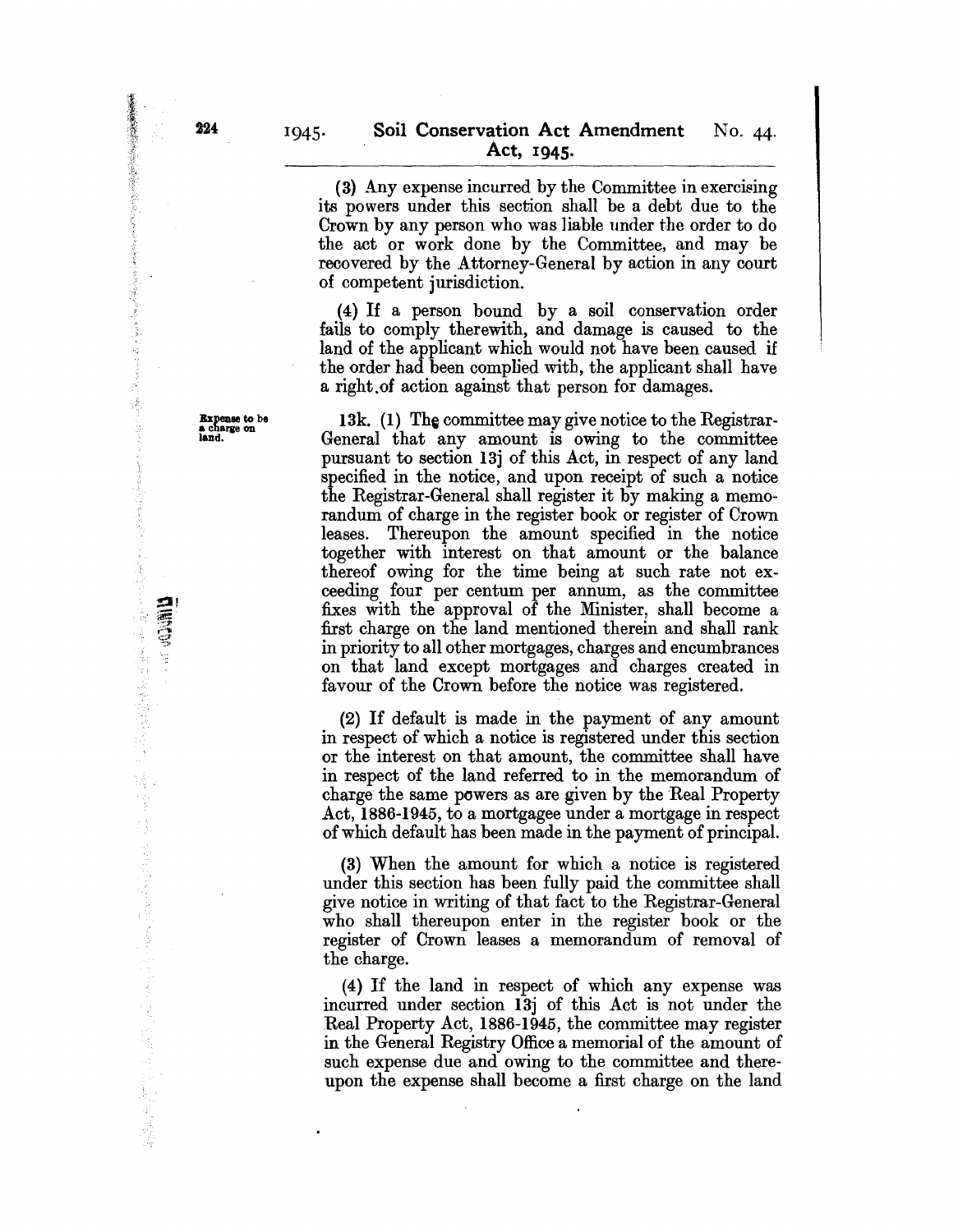ranking in the order of priority mentioned in subsection (1) of this section.

(5) Any notice under this section may be signed on behalf of the committee by the chairman or secretary thereof.

(6) Expense incurred under section 13j of this Act shall be deemed to have been incurred in respect of the whole of the farm, pastoral holding, or other area of land, on which the acts or work for which the expense was incurred, was done.

131. (1) If a person liable to pay the committee the  $\frac{Right\ of}{motase}$ amount of any expense incurred under section 13j of this  $^{4d}_{\text{mortrage}}$ Act fails to pay that amount upon demand made by or on behalf of the committee, any mortgagee of the land in respect of which the expense was incurred, may pay to the committee the amount of that expense and thereupon that amount shall be added to and form part of the principal sum secured by the mortgage of that mortgagee.

(2) If a mortgagee incurs expense in complying with .any obligations imposed on him by a soil conservation order, the amount of that expense shall be added to and form part of the principal sum secured by the mortgage.

(3) Where the whole of the principal sum secured by a mortgage is payable on a fixed date any amount added to that sum under this section shall be payable on that date; and where a principal sum is payable by instalments each instalment shall be increased by such amount as the mortgagee determines so as to spread the payment of the .amount added over the outstanding term of the mortgage.

(4) Any amount added to a principal sum pursuant to this section shall bear interest at the same rate as that principal sum.

13m. (1) An order discharging any soil conservation Discharge of order may be made under this section if the soil conservation order has been fully complied with or is no longer necessary, or any other just cause exists for discharging it.

(2) Any person interested may apply to the board which made the soil conservation order, for an order discharging that order. If the board which made a soil conservation order has ceased to exist, or if the order was made by the Soil Conservator under sect:on 13n of this Act the appli- -cation may be made to the Soil Conservator.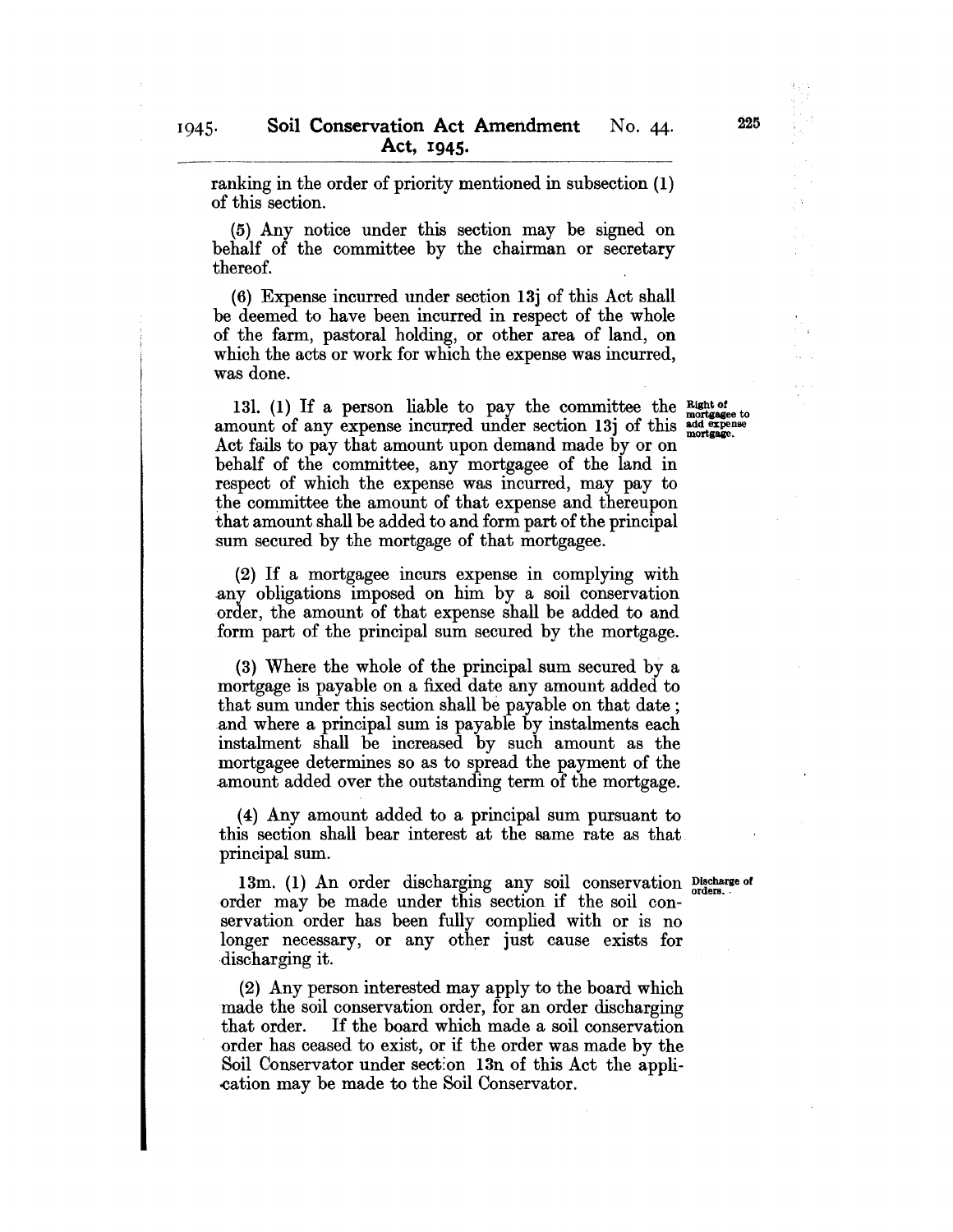(3) The board or the Soil Conservator, after inquiring into the application, may make an order discharging the soil conservation order, or dismissing the application. An order so made shall not be subject to appeal.

(4) An order discharging a soil conservation order may be registered in the same manner as a soil conservation order may be registered under section 13h of this Act.

13n. (1) As regards any land which is not withjn a soil conservation district any person may apply to the Soil Conservator for a soil conservation order, in any case where if the land were within a soil conservation district he could apply to a board for such an order: Provided that no such application shall be made or entertained if the remedy sought can be obtained under the Sand Drift Act, 1923-1935.

(2) Upon any such application the Soil Conservator shall have the same jurisdiction and powers to hear and determine the application and make a provisional order as a board would have if the land were within its district; and the provisions of sections 13b to 13m inclusive shall apply with the necessary modifications to every such application and to proceedings thereon and any provisional or other order made thereon.

130. The Sand Drift Act, 1923-1935, shall not apply within any soil conservation district.

Amendment of s. 18 of the principal Act is amended by striking principal Act  $\frac{11}{\text{optological} \text{ Act}}$  out paragragh (b1) thereof. out paragragh *(b1)* thereof.

### *Amendment of the Crown Lands Act, 1929-1944.*

Enactment of s. 263b of CroWD Lands Act--

Regulations.

Sand drift Act not to apply within districts.

> 12. The following section is enacted and inserted in the Crown Lands Act, 1929-1944, after section 263a thereof: $-$

Overstocking.

263b. (1) Every agreement and every lease granted after the enactment of this section shall contain such terms, covenants and conditions (if any) as are recommended by the board and approved by the Commissioner for restricting the number of stock to be depastured on the land comprised in the lease or agreement,

(2) Every agreement and every lease whether granted before or after the enactment of this section shall be deemed to contain a covenant that the purchaser or lessee will comply with any notice given under subsection (3) of this section.

'~.:

"接触" k

ang katalog Ŷ.

○ (1) (中国語) (中国語) (中国語)

ķ,

· 香港の海岸の電話を開き

Ã Q. ğ 高雪  $\frac{1}{2}$ 

**THE CONTROL** 

Soil conservation<br>orders where<br>applicant's<br>land is outside<br>districts.